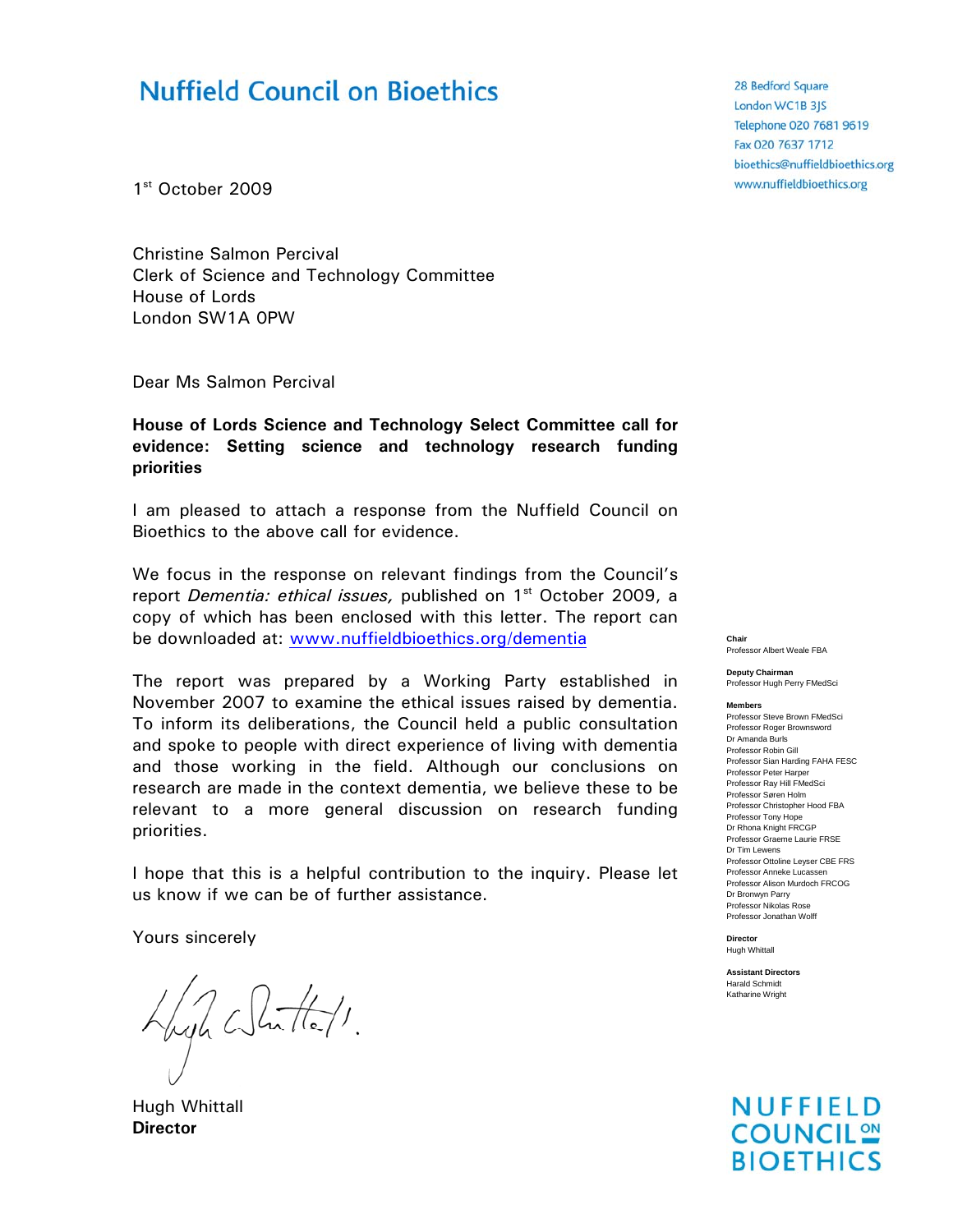## **Extracts from** *Dementia: ethical issues*  **Executive Summary**

[Paragraph numbers correspond with paragraph numbers in the report]

## **Introduction**

2. About 700,000 people in the UK currently have dementia, and this is likely to increase to 1.7 million by 2051. Its prevalence increases rapidly with age, affecting about one in five of us by the age of 85. In addition to its profound personal and social impact, dementia has significant financial implications for those with dementia, for their families and carers, and for our health care and social care systems. In the UK the overall annual economic cost of late-onset dementia is estimated at over £17 billion.

#### **How should research be prioritised?**

59. The levels of funding available for dementia research have been strongly criticised, given both the prevalence and burden of dementia. The priority given to different forms of research within dementia (such as basic research, development of treatments, prevention, social science research and research into the quality of care) is also a key issue, especially as different types of research have the capacity to benefit quite different groups. Prevention and cure, for example, both seek primarily to benefit future generations, while research focused on quality of care has the potential to benefit people with dementia in the near future.

60. We are aware of the difficulties inherent in making comparisons between the funding available for research into dementia and funding available for other conditions. Nevertheless, we are struck by the fact that the major research funding bodies within the UK do not appear to have explicit policies according to which they allocate funds between different conditions, focusing rather on research excellence and the 'importance' of the topic. While it is clearly appropriate that funding bodies support important and high quality research, criteria such as these do not, alone, ensure a just distribution between the needs of different parts of the population. **We believe that major research funders should be more explicit as to how they divide their research funds between areas of research that have the capacity to benefit very different groups of the population. Given the social and economic impact of dementia, we believe that a more explicit approach to research priorities would be likely to lead to significant increases in research funding for dementia. If such an increase were not to be matched by research applications of the necessary high standard,**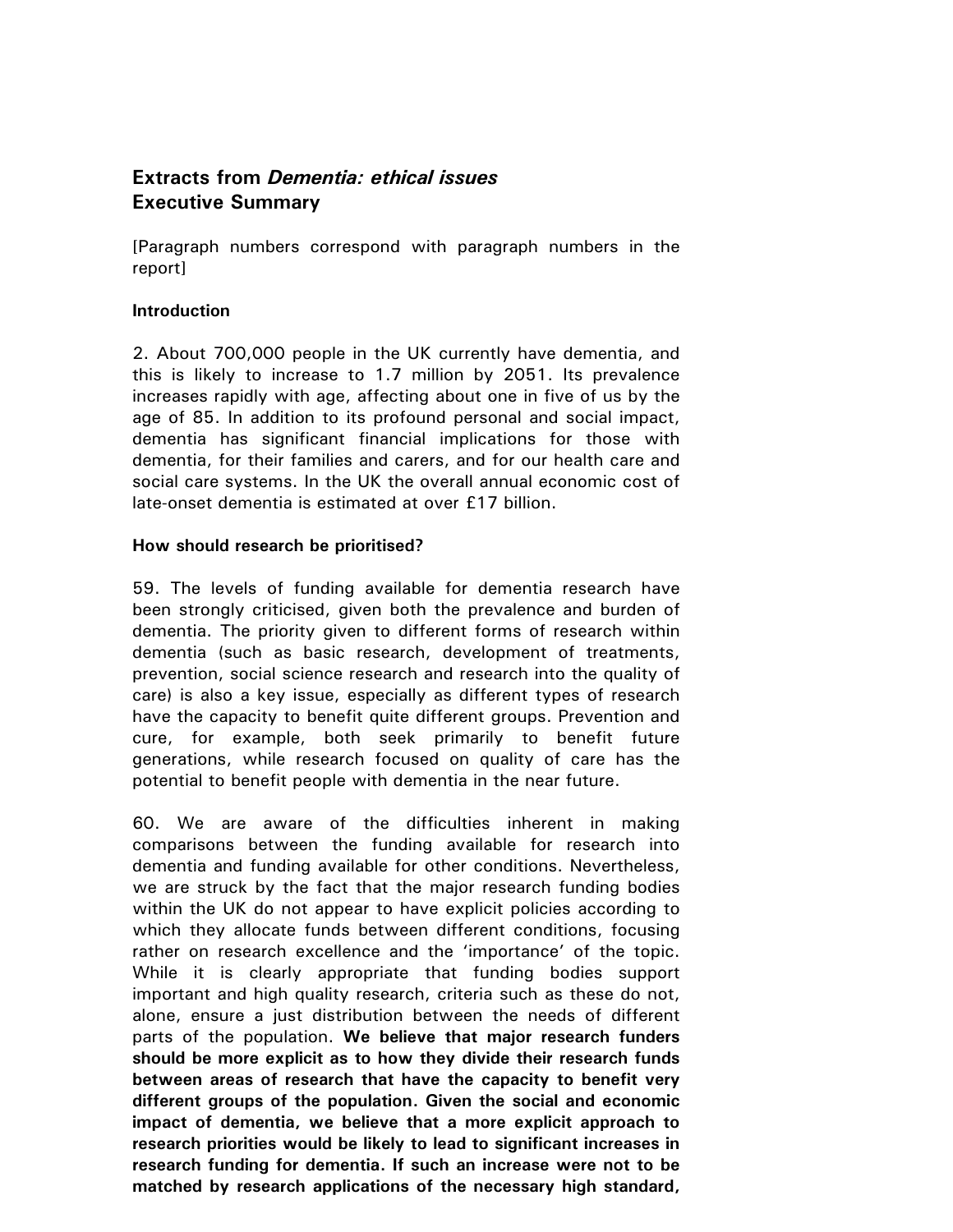**then active steps should be taken to develop and promote research capacity in the relevant areas** (paragraph 8.17).

**Recommendation 15: We recommend that the major research funders develop, and articulate, a reasoned basis for the division of their research funds between areas of research which have the capacity to benefit very different groups of the population. We further recommend that, if necessary, they take active steps to promote and sustain the creation of research communities capable of carrying out high-quality research.** (Paragraph 8.17)

61. On the question of how funding should be prioritised *within*  dementia research, we recognise that it is difficult to give one type of research priority over others. We would, however, make the following observations:

- Research into the effectiveness and transferability of different models of care and support for people with dementia is relatively neglected. Yet research into these areas is crucial if people are to be supported to live well with dementia. This is particularly important given that the prospect of a real cure for dementia is highly elusive.
- There are widespread concerns about the outcome measures used when assessing the effectiveness or cost-effectiveness of a particular treatment or service.
- It is crucial to understand better how people with dementia and their carers live with dementia, how dementia affects them throughout the course of the disease, and how their quality of life could be improved throughout those stages. Social research in this area is an essential starting point for both the research into care models and the development of sensitive outcome measures described above. More research into the effects of stigma and how stigma can best be challenged would also be highly valuable.
- All those involved in caring for people with dementia need better access to education and support in order to respond to the ethical problems they encounter on a daily basis. Further research is required on how best to achieve this aim.
- Research into non-Alzheimer's dementias lags far behind that into Alzheimer's disease.
- Research into preventative strategies appears to receive too low a priority.

**Recommendation 16: We recommend that relevant research funders consider ways in which the level of funding for dementia research could be increased in the following areas: health services research into how people with dementia and their carers can best be supported to live well, how mainstream services can best be adapted to their needs, and how good practice can more readily be implemented; more meaningful outcome measures for assessing the effect of particular forms of treatment or service; research into how best to improve the provision of support for ethical decision**